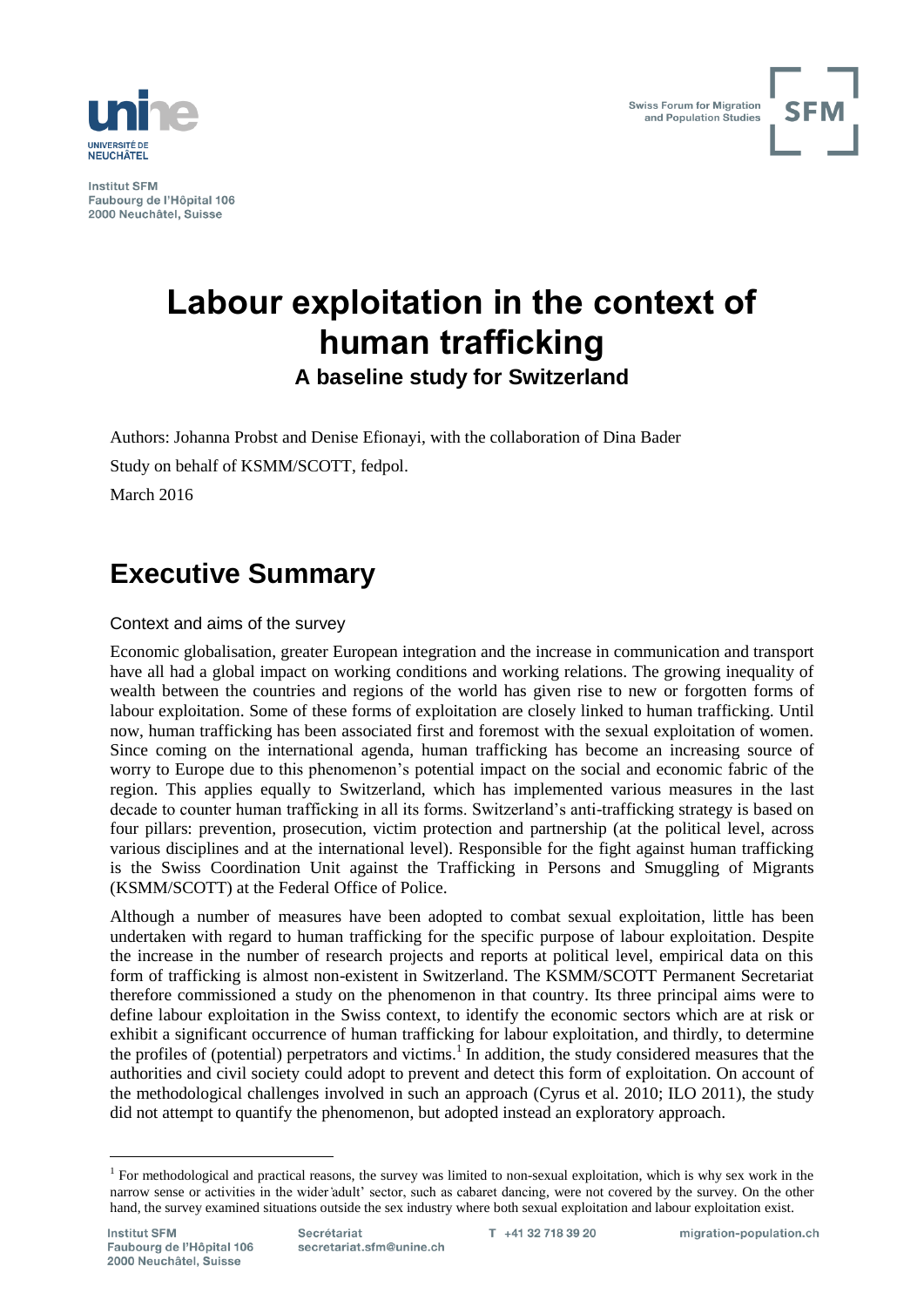# Literature and field of research

Whereas trafficking for the purpose of sexual exploitation is well documented, there is relatively little reliable information on human trafficking for the purpose of labour exploitation in Europe. This is particularly true for Switzerland, where studies on the occurrence and characteristics of this phenomenon are lacking. This investigation therefore goes some way to filling the gap.

Much is known on the general phenomenon of trafficking from various international studies. However, these studies do not always differentiate between the various forms of trafficking. In so far as the existing literature focuses on trafficking for the purpose of labour exploitation, it uses different terms such as *forced labour*, *servitude*, *slavery*, etc. Some recent European studies are particularly relevant to studying labour exploitation and trafficking for that purpose. These include a comparative survey of labour exploitation within the European Union [\(FRA 2015\)](#page-5-2), a series of publications on trafficking for the purpose of labour exploitation in Germany [\(Cyrus 2005,](#page-5-3) [2011;](#page-5-4) [Cyrus et al. 2010\)](#page-5-0) and a paper offering an overview of concepts and definitions to develop the concept of 'the continuum of exploitation' [\(Skrivankova 2010\)](#page-5-5). In short, international research on trafficking for the purpose of labour exploitation depicts a phenomenon in which elements of criminal law and civil law are merged, often rendering a legal understanding of the phenomenon difficult. Without going into detail, the researchers who carried out the study in Switzerland were surprised by the many parallels between their research and the European studies, both with regard to the phenomenon of labour exploitation and trafficking for that purpose, as well as by the tepid response of the authorities.

In view of the absence within the social sciences of a consensual definition of labour exploitation and the meagre number of court decisions in Switzerland relating to human trafficking for that purpose, the researchers developed their own definition of labour exploitation for their use within the survey. The definition used in the research was based on the analysis of empirical data relating to instances of labour exploitation and trafficking to that end. Based on that definition (stated below), this report attempts to outline the phenomenon of labour exploitation. The authors consider the exploitation of labour and human trafficking as two (separate) phenomena. These two phenomena can culminate in human trafficking for labour exploitation when exploitation comes about as a result of trafficking. In the survey, labour exploitation was defined according to the prevailing legal standards for working conditions in Switzerland. A work situation diverging from the normal' working standards and putting the employee at a disadvantage was considered as labour exploitation. The key factor for determining the case for labour exploitation was not the employee's consent to working under exploitative conditions, but rather the employer's conduct: If an employer deliberately takes advantage of an employee's vulnerable situation, this indicates a case of exploitation. In other words, the definition of labour exploitation used in the survey emphasised the objective aspect of exploitation and not the (more or less) free will of the victim or the means of coercion used.

The study was based on the following working definitions:

## *Exploitation of labour*

Exploitation of labour occurs when an employer benefits from the labour of a person without either providing adequate compensatory measures or guaranteeing decent working conditions. Remuneration and working conditions are significantly lower than the normal level in the relevant sector. The disproportion, to the disadvantage of the employee, between the labour provided and the benefits obtained is rendered possible by the employee's dependence on the employer. The employer takes advantage of the employee's vulnerable situation to enforce exploitative working conditions. Sometimes employers will also use other forms of physical or psychological coercion.

## *Human trafficking for the purpose of labour exploitation*

Human trafficking for the purpose of labour exploitation corresponds to a succession of actions aimed at exploiting the labour of a person (as defined above by labour exploitation). By exploiting the vulnerable situation of a person and/or deceiving them as to the nature of the work or the working conditions, human traffickers force their victims to agree to recruitment and subsequently to work under exploitative conditions, sometimes by threatening their victims or exerting physical violence.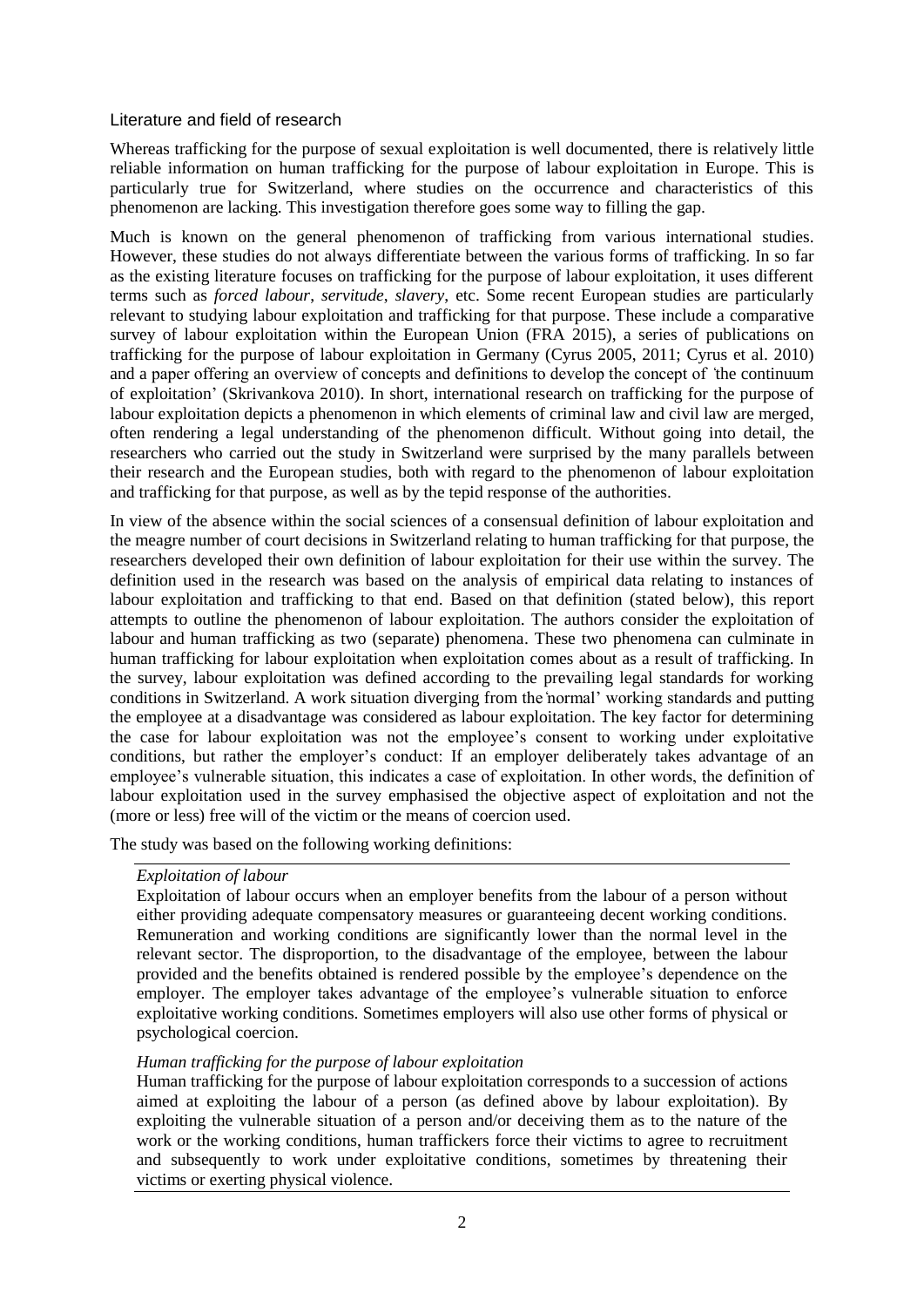# Method

The empirical research of a phenomenon that takes place largely in secret and illegally  $-$  as is the case with labour exploitation or trafficking for the purpose of exploiting labour – poses great challenges. For obvious reasons, research cannot be founded on the experience and information of those who are directly involved. Therefore, the researchers had to depend on the expertise of those who encounter cases of labour exploitation (and trafficking for that purpose) as part of their professional work. The research team gathered a maximum amount of information from the experts by means of an exploratory questionnaire, by conducting interviews with around 30 specialists (for example from the judiciary, the police, victim assistance, migrant support services and trade unions) and by analysing police and judicial files. The researchers also conducted several interviews with workers who had experienced exploitative situations. The data was mainly gathered in the cantons of Bern, Geneva, Ticino and Zurich.

## Economic sectors involved

The study revealed that labour exploitation exists in Switzerland and, to a lesser extent, so does trafficking for that purpose. Representatives from the public sector and civil society observe instances of labour exploitation in many sectors. Some cases suggest that trafficking is also involved although this can rarely be verified. Most of the experts consulted believed that a large number of cases involving labour exploitation go undetected. Besides the fact that criminal activities take place furtively, the vulnerability of victims of labour exploitation (and trafficking) is not conducive to their disclosure of abuse at work.

Based on the examples of labour exploitation reported in the survey, it was possible to identify certain risk sectors, although considerable differences existed between the cantons investigated (Bern, Geneva, Ticino, Zurich). The construction industry appears to be the most affected in all four cantons, whereby a particularly large number of cases involve Canton Zurich. The catering and hotel sector is in second place, with a slight concentration of cases in Canton Bern. Exploitation in domestic service is evident mainly in Canton Geneva, including in the private residences of people with diplomatic immunity. A considerable number of cases involving exploitation are connected with illegal activities such as begging, theft, burglary and drug trafficking, particularly in big cities like Geneva or Zurich. In Canton Geneva two trials recently resulted in convictions for trafficking under Article 182 of the Swiss Criminal Code. Exploitation is also evident in the agricultural sector, albeit to a lesser extent. The survey also shows that exploitation has many facets. For example, women working in brothels are subject not only to sexual exploitation but are sometimes also coerced into cleaning duties. Conversely, domestic employees are sometimes forced into prostitution.

According to the survey, the profile of the victims (i.e. gender and country of origin) depends on the economic sector in which they are employed. For example, victims in the domestic sector are primarily women while in the construction industry the victims are exclusively men. In other sectors, they can be men or women. The survey found that they have little scope for manoeuver and their living conditions are precarious. For the majority, this is due to their plight as immigrants and their uncertain residential status. According to all experts consulted, the majority of those subject to labour exploitation have no or only a precarious residence permit in Switzerland. The ability of victims to act is in some cases restricted by their age (in the case of minors) or by a disability, both reinforcing their dependency.

# General features of exploitation

Those subject to exploitation originate mainly from the poorer countries of the world, particularly from Eastern Europe (including EU countries), the Balkans (especially in the construction industry and in connection with criminal activities), Africa and Latin America (especially in domestic work), and Asia (especially in the hotel and catering sector). Victims and abusers often come from the same geographic region, but the latter usually have permanent residence status in Switzerland. In the field of domestic service and agriculture in particular, abusers are often also Swiss nationals with no immigrant background.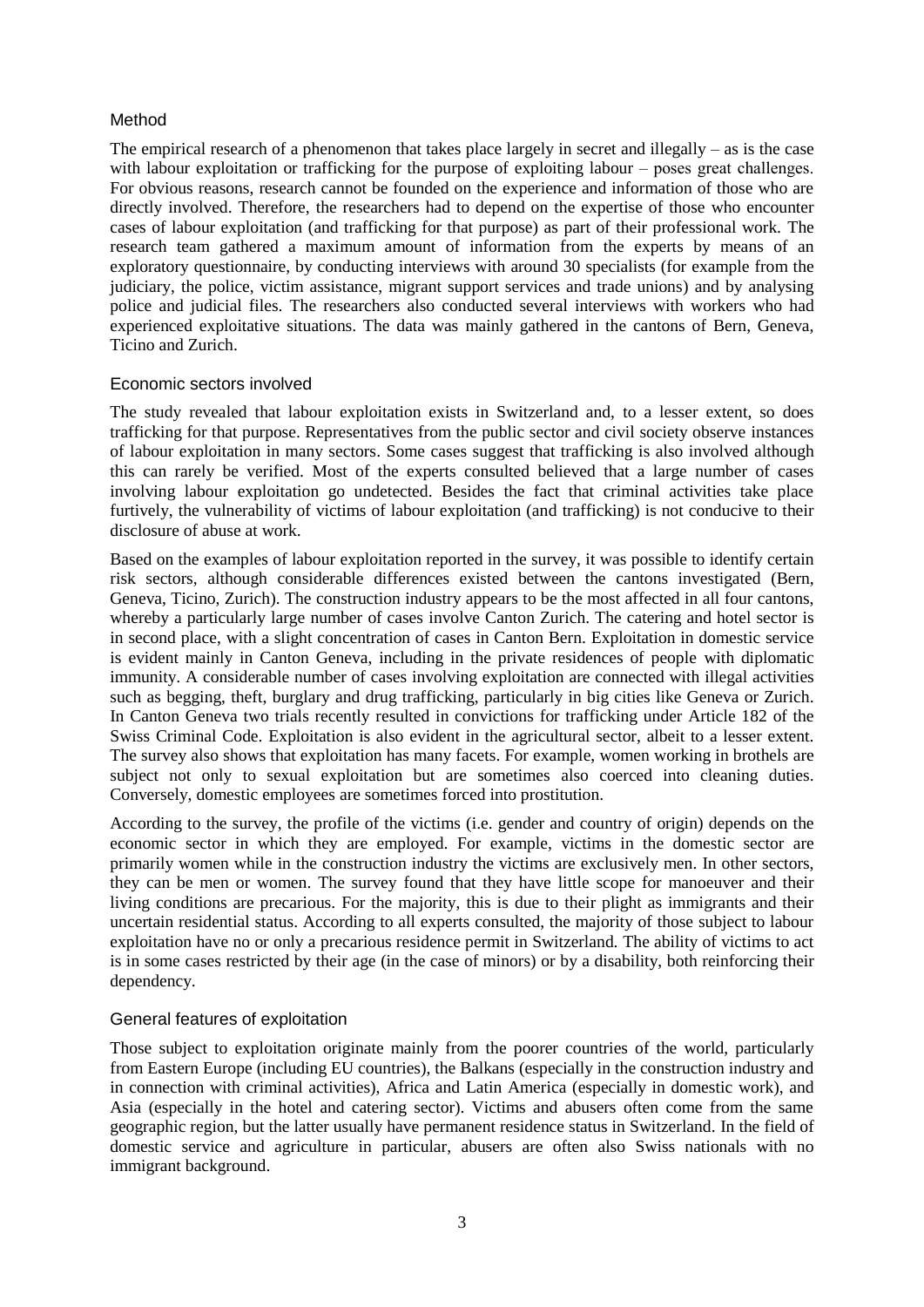When employers and workers come from the same region, recruitment usually takes place through social and family connections. Those recruited are frequently deceived about the prospective work and working conditions. They enter Switzerland either on their own or with the help of, and accompanied by, the person who will later exploit them. Often it is not even necessary to recruit workers abroad because the market for illegal labour in Switzerland has a sufficient number of persons who are prepared to work under very adverse conditions. Those already present in Switzerland are usually recruited within migrant communities and through recommendation. Swiss employers who have no connection to migrant circles often recruit workers through job advertisements or employment agencies.

Whether exploitation is a result of trafficking or not, employers benefit from the vulnerable situation of their employees, who often have little or no knowledge of the language or the law, few material resources, are socially isolated or whose family in the country of origin are put under pressure. According to the experts consulted, the use of severe coercion and punishment such as physical violence or restricted freedom of movement is rare in Switzerland. Rather, employers use psychological pressure (for example, by threatening to expose the victim's illegal stay in the country) or other forms of humiliation to enforce bad working conditions.

The strategy used by employers to exploit their labour force therefore consists of pushing the boundaries of what victims can endure while remaining within the limits of legality. By exploiting the vulnerability of their workers, employers can impose very adverse working conditions without having to resort to violence or to restrict freedom of movement. Also other surveys have found [\(Cyrus et al.](#page-5-0)  [2010;](#page-5-0) [FRA 2015\)](#page-5-2), most situations involving exploitation take place largely on a consensual basis. Because of their vulnerability few victims report the abuse. Hence, labour exploitation remains a lucrative business in which the perpetrators run little risk of prosecution. Nor do victims, in general, have the resources necessary for legal redress; according to the cases observed in this survey, the few victims who managed to escape exploitation only decided to act once they met a person they could confide in and trust, and who was able to help them.

The fact that victims endure adverse working conditions for a long time before seeking help should not be interpreted as a deliberate choice; rather, this supposed contentment with bad working conditions is simply for want of a better job alternative. According to experts, victims only begin to cooperate with prosecution authorities once they realise they have rights that must be respected regardless of their residential status.

## Legal framework and measures

The most important legal provision on human trafficking is the Palermo Protocol of 15 November 2000. It was ratified by Switzerland in 2006. On 1 December of the same year, Article 182 of the Swiss Criminal Code (Trafficking in Human Beings) came into force. This replaced Article 196, which outlawed trafficking only for the purpose of sexual exploitation. In keeping with international standards, the new provision extended the definition of trafficking to include exploitation of labour and trafficking of human organs. In more recent developments, the Council of Europe Convention on Fighting Trafficking was ratified and entered into force on 1 April 2013, at the same time Switzerland adopted a new federal law on the extra-procedural protection of witnesses. The rights of persons identified as victims are regulated in various statutory provisions. Where there is no evidence of human trafficking, some aspects of labour exploitation are covered by criminal or civil law provisions such as labour legislation (Code of Obligations, Employment Act, Illegal Employment Act, collective employment contracts, etc.). Unlike in some European countries, there are no legal provisions in Switzerland on labour exploitation or similar acts like bondage or forced labour that occur outside the context of trafficking. Moreover, since the term *exploitation of labour* can be interpreted in different ways, the survey's researchers decided to put forward their own definition for the purpose of the survey.

Very little case law exists on trafficking for the purpose of labour exploitation. There have been only four criminal convictions for this offence since 2007 (two in Geneva, one in Basel and one in St. Gallen). Although police inquiries and criminal investigations are more prevalent, their number in the four cantons analysed did not exceed twenty over the six years from 2009 to 2014. The small number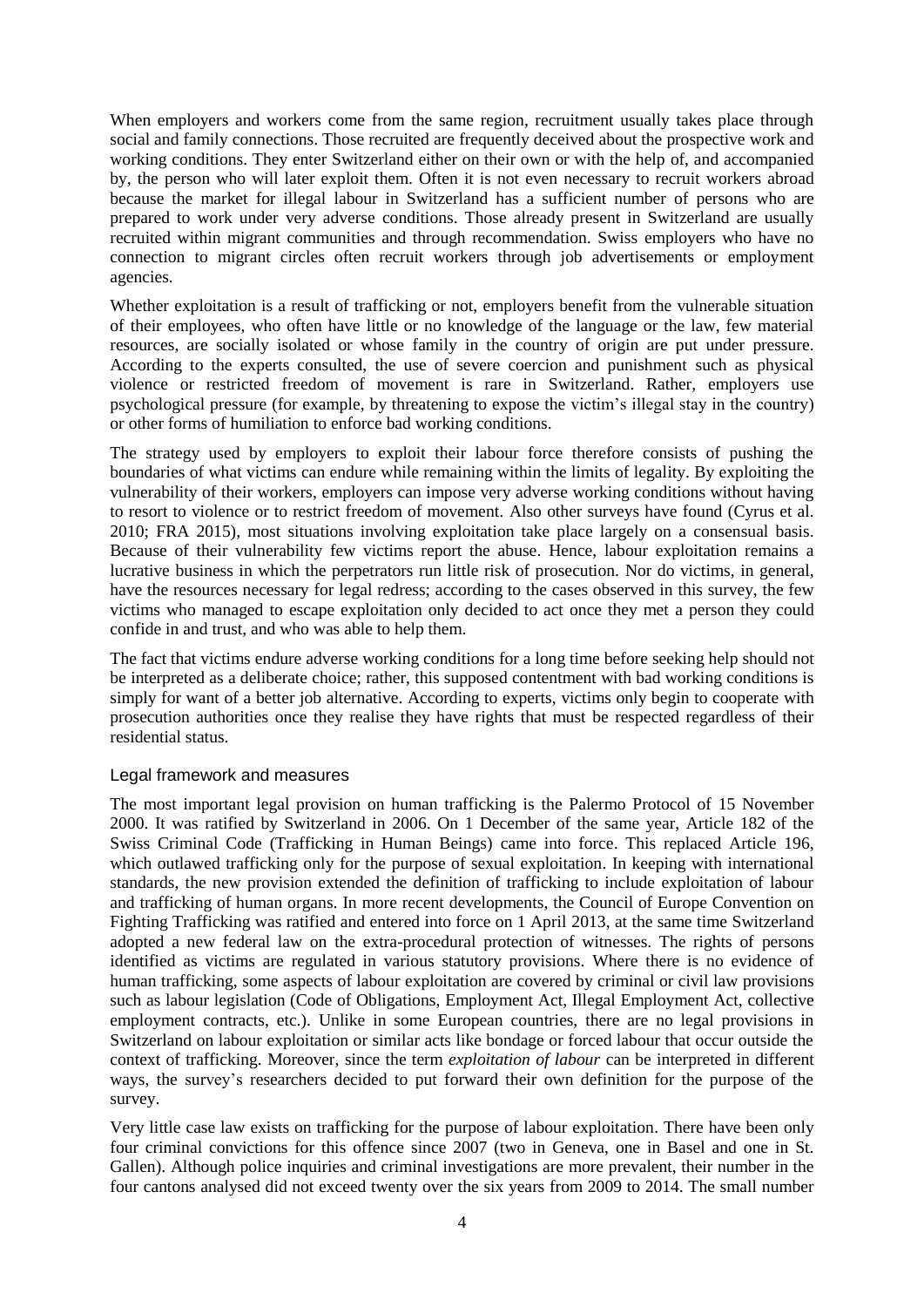of residence permits granted to trafficking victims confirms these findings. However, it should be noted that the statistics are not complete, nor are they broken down according to the type of exploitation. Therefore, it is difficult to assess the true extent of trafficking for the purpose of labour exploitation. Above all  $-$  according to all the specialists consulted and the scientific literature  $-$  the figures reveal less about the extent of the phenomenon and more about the scope of law enforcement. Few measures exist at present to combat trafficking for labour exploitation, a situation similar to that of trafficking for sexual exploitation ten years ago. In the last decade, however, Switzerland has implemented various measures to combat trafficking for sexual exploitation; the various cooperation mechanisms that are now in place and achievements in detecting relevant cases bear witness to the progress in this field. In view of the high requirements of proof, which pose a particular challenge to law enforcement, several interviewees emphasised the crucial role of the public prosecutor with regard to human trafficking.

Although it is useful to draw on experience gathered from the field of sexual exploitation, new instruments are required to deal with trafficking for labour exploitation. This requires focusing on the broader phenomenon of labour exploitation before considering the aspect of trafficking. Those interviewed thought that cooperation with the labour market authorities and social partners should be strengthened since they are in the best position to detect exploitation. They are also the key players in implementing preventive measures or taking non-penal steps. The data collected shows that in the cantons of Basel-Land, Bern, Fribourg, Geneva, Neuchâtel and Valais, labour market authorities are already involved in anti-trafficking cooperation mechanisms. In Canton Geneva, a trade union is also involved. In fact, this canton has a network of associations that are very active in combating labour exploitation and trafficking. The absence of trade union involvement in Switzerland in general, however, is mirrored in other European countries such as Germany.

## Thoughts on prevention

Cooperation between those involved in the areas of prevention, prosecution, victim assistance and partnership is just as important in fighting trafficking for the purpose of labour exploitation as it is in combating trafficking for sexual exploitation. The survey found that a major obstacle to effective cooperation was the absence of usable definitions of labour exploitation and trafficking for labour exploitation. The meanings of these concepts vary, sometimes within the same discipline but more so between different areas of intervention. This leads some to conclude that those who work in social services, for example, speak a completely different language from the judiciary. Establishing a consensual definition is only possible through a process of consultation between all those concerned. The wide experience of the specialists highlights that developing a proper cantonal strategy for combating trafficking depends on both the commitment of key players within public administration and NGOs, and the expertise of public prosecutors, police officers and victim assistance bureaus, amongst others. Implementing such a strategy will require availability of the necessary resources. And that, in turn, will require the appropriate political will.

Asked for their opinion on what preventive measures would be useful in fighting trafficking for the purpose of labour exploitation, the experts advocated measures to strengthen cooperation and networking between the various players, and further training. A checklist of indicators to help identify possible victims of exploitation would also be useful, as would information and awareness-raising campaigns for experts and the public. To ensure the effectiveness of such campaigns, resources for the necessary follow-up measures would have to be available and those involved in the various fields would have to be sure to take the necessary steps.

Several of the experts also pointed out that although the legal framework for victim assistance had improved, this was not the case in practice. The provisions on victim assistance leave wide scope for discretion, which leaves those concerned uncertain of the effectiveness of their efforts. Since most of the suspected victims are migrants, a preventive approach should be accompanied by measures in the field of migration, which respect human rights and ensure access to the courts by all migrant workers. In this respect, the approach taken by the Permanent Mission of Switzerland to the United Nations regarding people employed by diplomats and international functionaries subject to diplomatic immunity is an interesting model, albeit with potential for improvement.